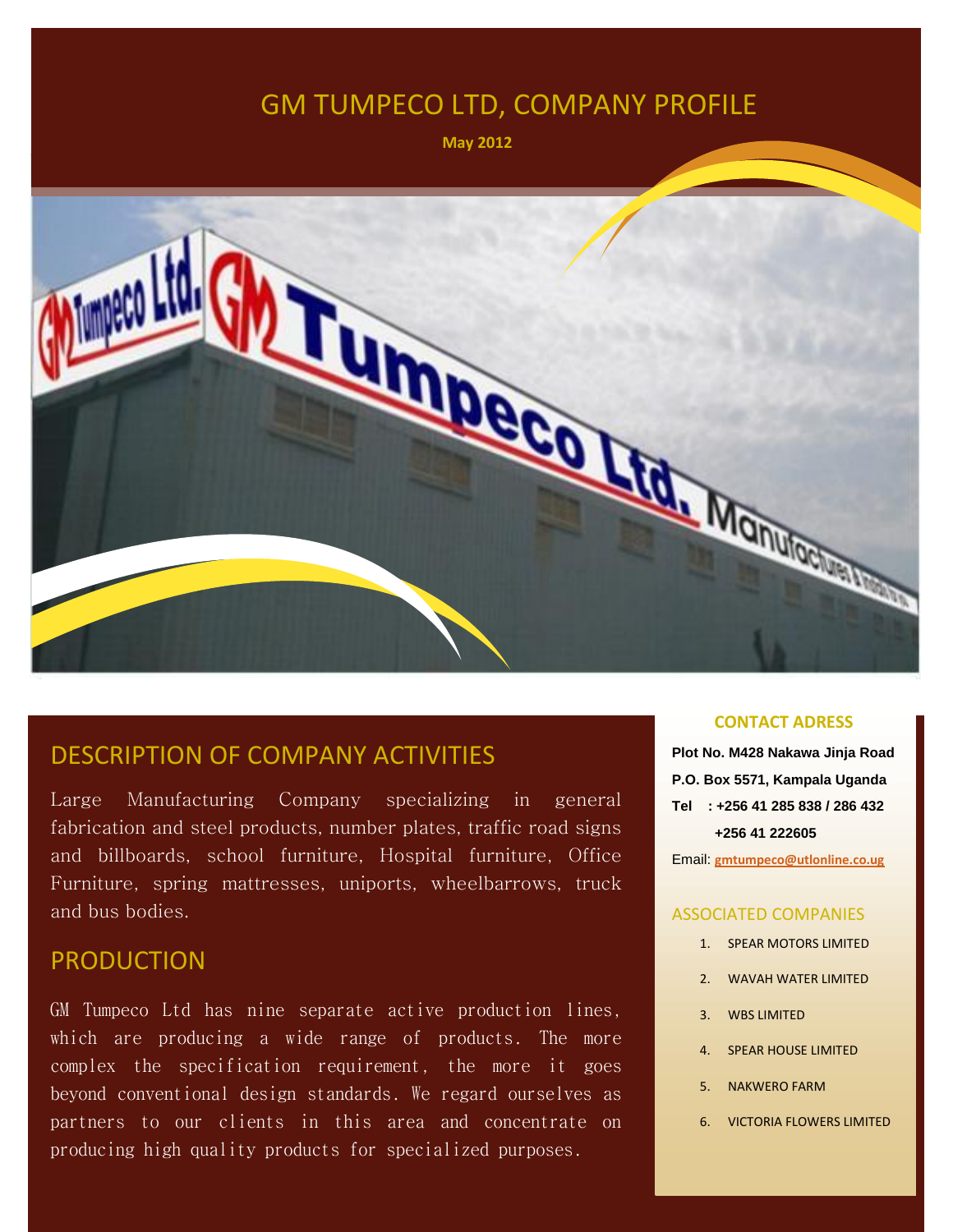## The Various Production Departments

As is true that we have a wide range of products that we deal in at GM Tumpeco, we have various departments that produce different products- See Below

## **Carpentry**

The Carpentry department produces a comprehensive range of high quality wooden furniture made out of mahogany, Cyprus, mvule, pine and many more.

Quality in the real world of GM Tumpeco Ltd is a comprehensive word. Meaning it covers everything from designing and manufacturing to the "roll-out''



## General Fabrication

We design and manufacture fuel and water tanks, truck and bus bodies, steel tank stand water bowsers, moulds, tractor-trailers and Garbage skips etc.



#### Wheel Barrows & Uniports

This section produces an average of twentyfive accurately trimmed wheelbarrows a day. The section also produces consistent, clean cut uniports to meet all the country needs.



## Steel Furniture

We have been consistently recognized as the leading maker of steel furniture in the country. Under this section, we produce school double and triple-deckers, steel beds, perforated chairs, hospital equipment, plastic hill chairs, stackable chairs, metal tables and steel stands for road and traffic signs.



### Signs Department

This section produces large and small billboards using 3M high quality reflective materials, reflectors for commercial vehicles, traffic road signs and grave plates. The long range of traffic signs includes; prohibition, warning, mandatory, pictorial, transport and information signs.



#### Number Plates Section

This section produces the newly embossed motor vehicle and motorcycle number plates for both civilian and government orders.





#### Management Success

This section is equipped with the latest machinery that cuts precisely and accurately for minimal assembly.

Our experienced staff has the right answers to even the most specialized questions and can advise on how to partition offices; to make the highest quality window or door frames for any type of building.



### **SLUMBERLAND**

When it comes to bedding supplies, one name springs to mind: Slumberland. Our Slumberland beds are fitted with the universal box spring systems. They are engineered to maximize foundation pasteurization and provide exceptional stability. The mattresses come in style choices; Gold seal, Silver seal, Copper seal, Platinum seal, and Ivory seal - all, **masterpieces** 

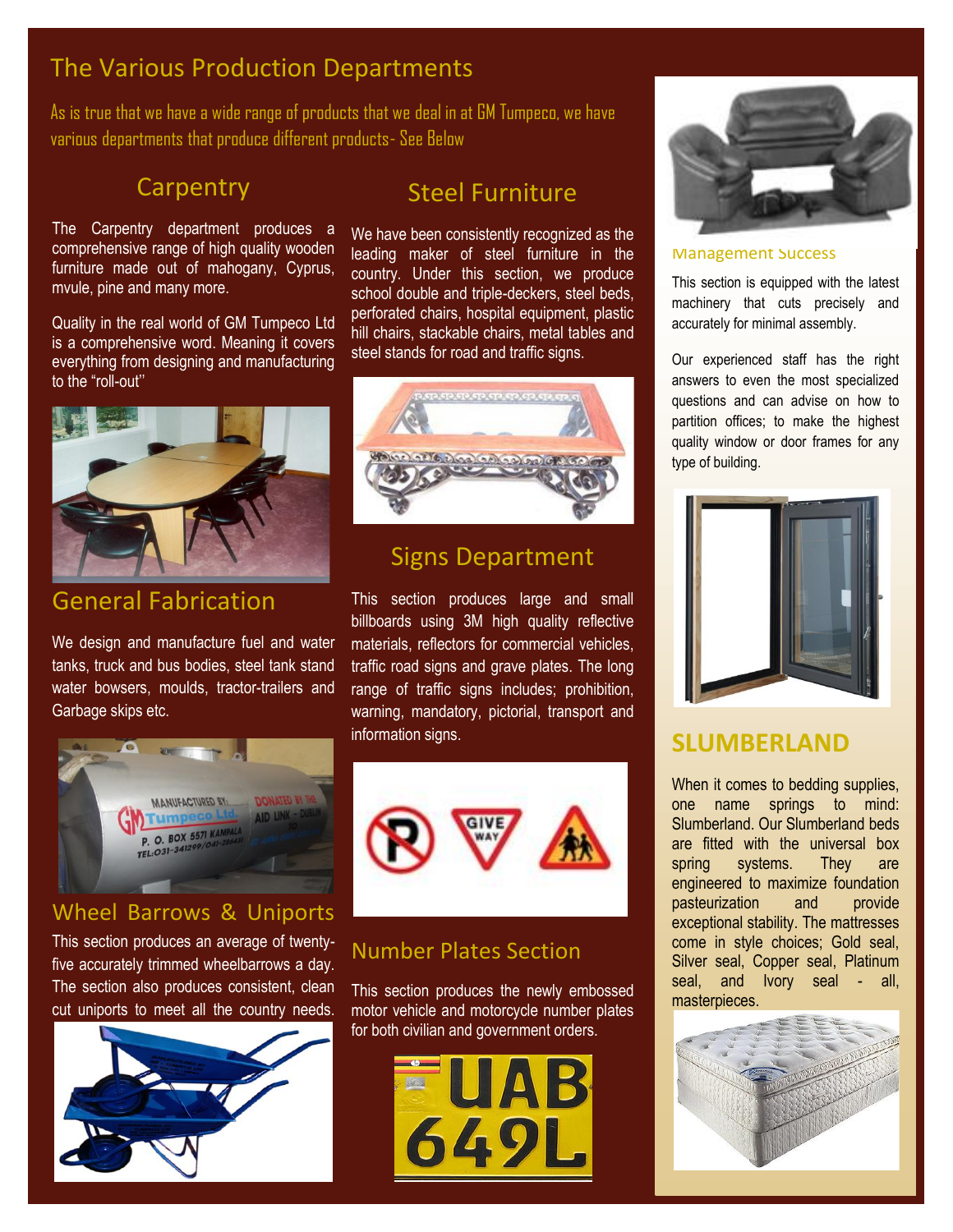

#### SHOWROOM LOCATION

Plot Number 10, Jinja Road Nakawa UMA SHOW GROUNDS LUGOGO

TEL: 0312341299

Email:

#### CONTACT PERSONS

**Chairman- Prof Gordon Wavamunno Tel No. 0772-752222 email:chairman@spearmotors.co.ug**

**Ag. General Manager- Eng Mutebi A Telephone No. 0772500583**

**Accountant- Brenda Nabawesi. Telephone No. 0312341299**















#### BANKERS

**Account Name:** GM TUMPECO LTD **Bank Name**: DFCU BANK **Account Number**: 01013500033026 **Tin:** 1000053779 **VAT:** 10904-L

**Account Name:** GM TUMPECO LTD **Bank Name:** United Bank for Africa (U) Ltd **Branch:** Main branch, Jinja Road,Kampala **Account Number:** 010300234 - 5 **Tin:** 1000053779 **VAT:** 10904-L